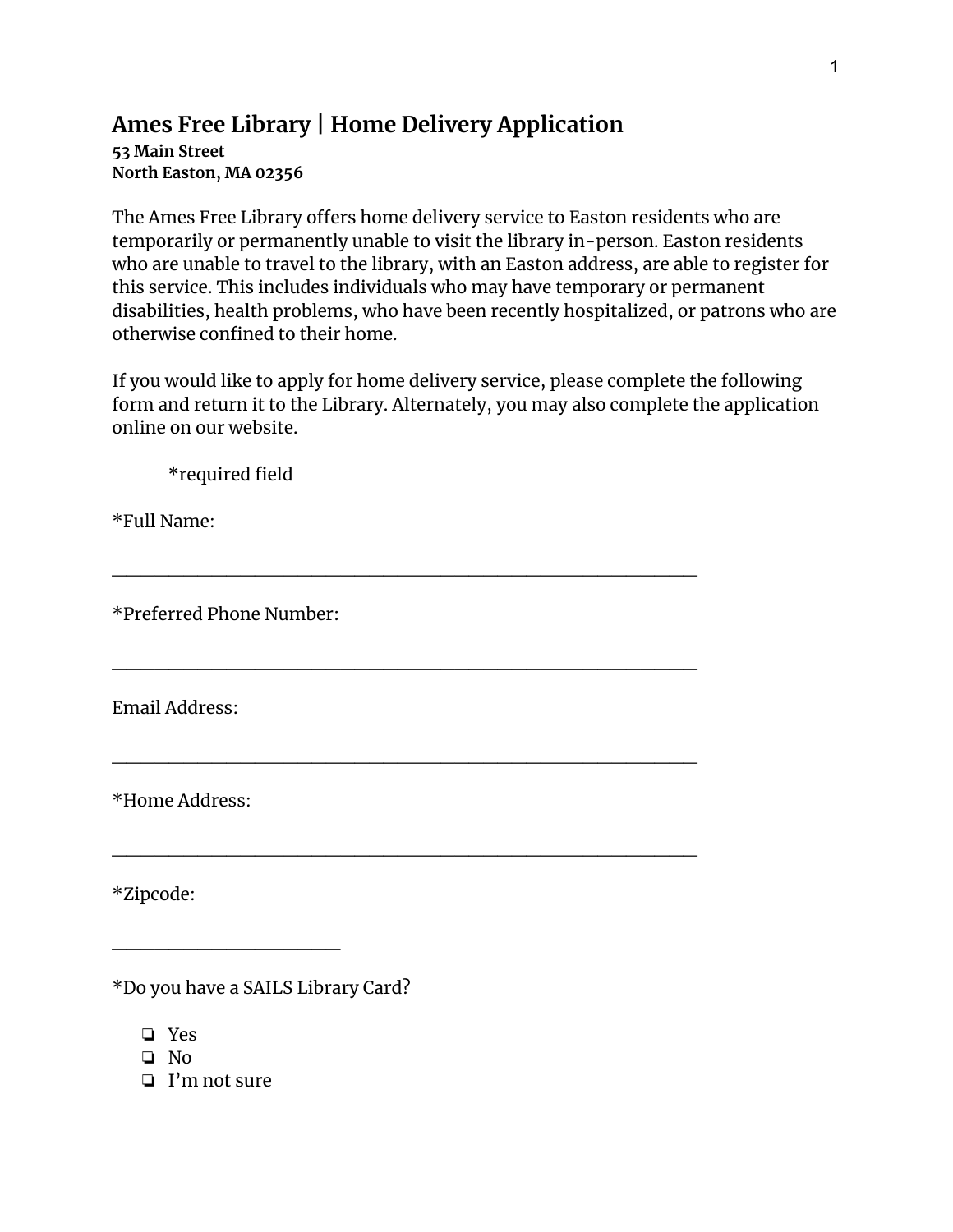If yes, what is your library card number?

- $\Box$  Here is my library card number:
- ❏ I don't have my library card.

## **Please let us know your reading, listening, and viewing preferences so that we can better tailor our service to you.**

\*Which types of materials would you like?

- ❏ Books (regular print)
- ❏ Books (large print)
- ❏ Books on CD
- ❏ Magazines
- ❏ Movies (DVD)
- ❏ Music CDs
- ❏ Roku (requires a High Definition Television)
- ❏ Wifi Hotspot
- ❏ Laptop (Acer Chromebook)
- ❏ eReader

Would you be interested in learning more about some of the other items we lend, like our Karaoke Machine and knitting needles?

- ❏ Yes, please tell me more.
- ❏ No, thank you.

I like reading fiction including..

- ❏ Christian Fiction
- ❏ Contemporary/Literary Fiction
- ❏ Essays
- ❏ Fantasy
- ❏ Fiction Bestsellers
- ❏ Graphic Novels
- ❏ Historical Fiction
- ❏ Horror
- ❏ Humor
- ❏ LGBTQIA (Lesbian Gay Bisexual Transgender Intersex Asexual) + Fiction
- ❏ Mysteries
- ❏ Romance
- ❏ Science Fiction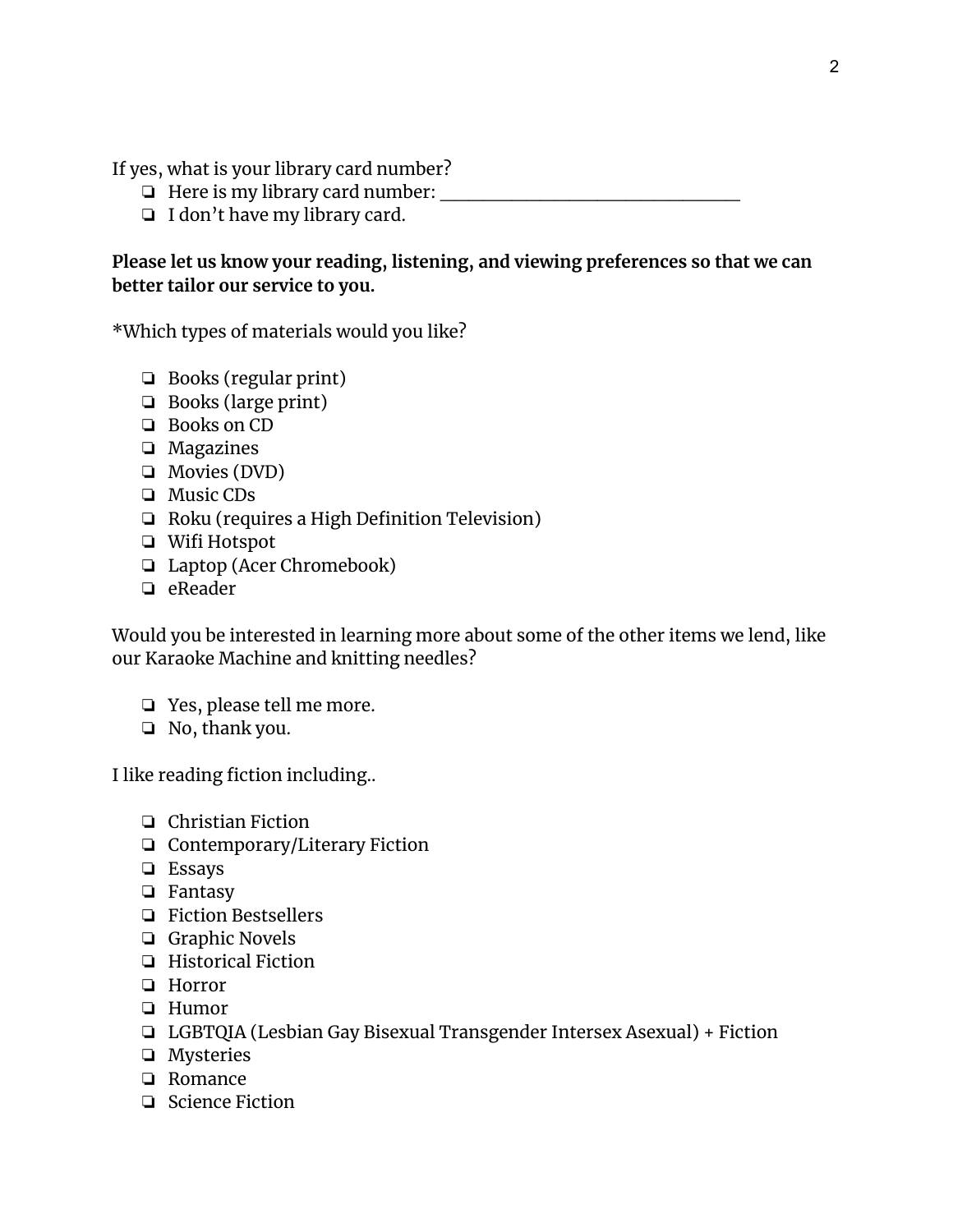- ❏ Short Stories
- ❏ Thrillers & Suspense
- ❏ Translated Fiction
- ❏ Westerns
- ❏ Women's Fiction
- ❏ Other: \_\_\_\_\_\_\_\_\_\_\_\_\_\_\_\_\_\_\_\_\_\_\_\_\_\_\_\_\_\_\_\_\_\_\_\_\_\_\_\_\_

I like reading nonfiction including…

- ❏ Biographies
- ❏ Business & Economics
- ❏ Current Events
- ❏ Essays
- ❏ Food & Travel
- ❏ Health
- ❏ History
- ❏ LGBTQIA +
- ❏ Memoirs
- ❏ Nonfiction Bestsellers
- ❏ Politics & Global Affairs
- ❏ Science & Nature
- ❏ Short Stories
- ❏ Society & Culture
- ❏ Spirituality
- ❏ Sports
- ❏ Technology
- ❏ True Crime
- $\Box$  Other:

Would you like to borrow an eReader to read books we select for you? eReaders are useful for many reasons, but especially for those who prefer to read books in large print that have not yet been published in a large print format.

- ❏ No
- ❏ What's an eReader?
- ❏ Yes, I would like to borrow a Kindle eReader
- ❏ Yes, I would like to borrow a Kindle Fire Tablet
- ❏ Yes, I would like to borrow a Barnes and Noble Nook

Please share your favorite books, authors, and narrators (Books on CD) with us:

| ∽ |  |
|---|--|
|   |  |
|   |  |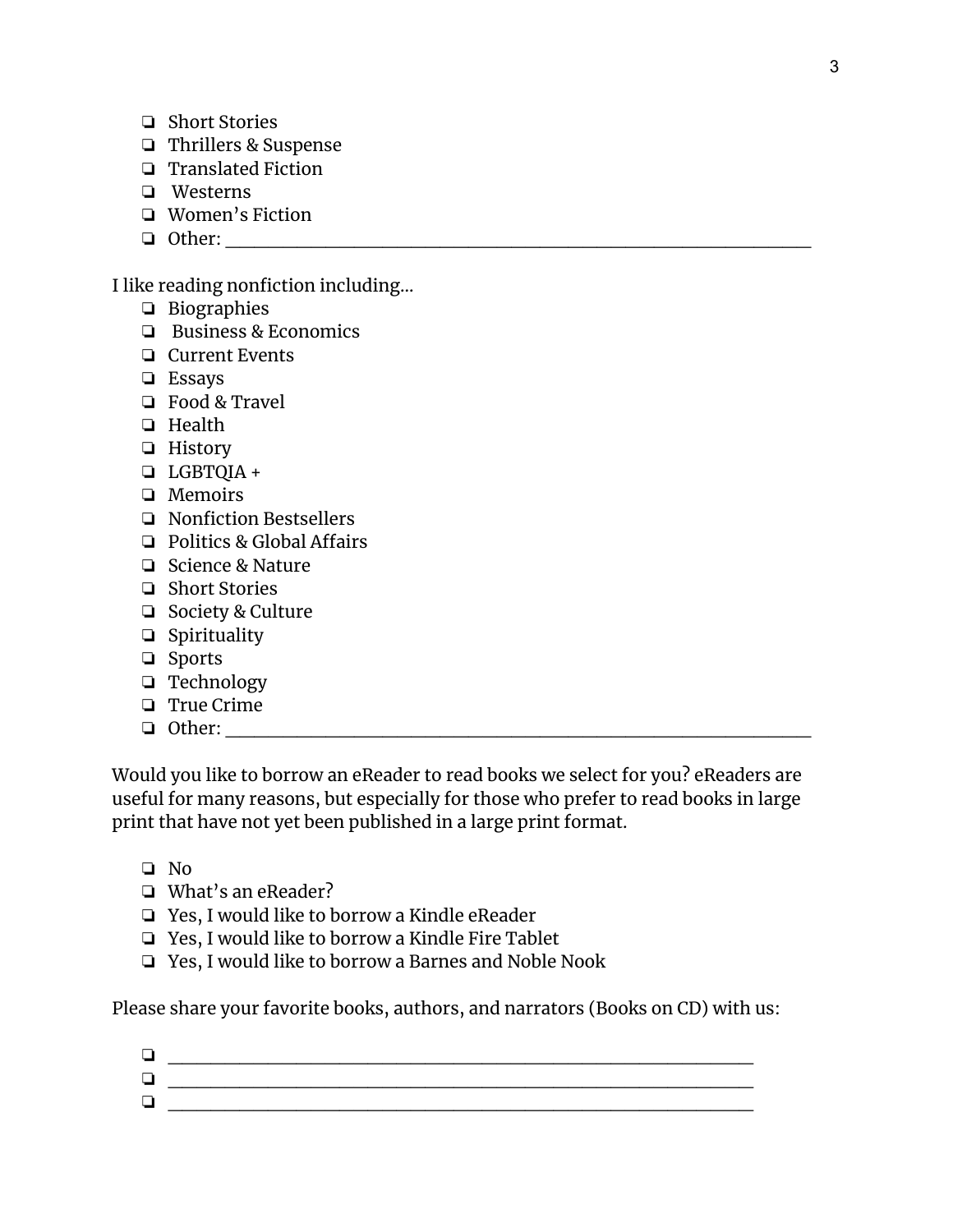$\Box$ 

I usually like these types of movies:

- ❏ Action/Thriller
- ❏ Animated
- ❏ Comedy
- ❏ Classics
- ❏ Documentaries
- ❏ Drama
- ❏ Foreign
- ❏ Horror
- ❏ Romance
- ❏ Other: \_\_\_\_\_\_\_\_\_\_\_\_\_\_\_\_\_\_\_\_\_\_\_\_\_\_\_\_\_\_\_\_\_\_\_\_\_\_\_\_\_

Please list your favorite actors or directors:

I like listening to:

- ❏ Classical/Instrumental
- ❏ Country
- ❏ Folk/Indie
- ❏ Jazz
- ❏ Music in English
- ❏ Music in another language
- ❏ Pop
- ❏ Rock
- $\Box$  Other:  $\Box$

Please list your favorite musicians or albums:

| $\overline{\phantom{0}}$ |  |
|--------------------------|--|
|                          |  |
|                          |  |
|                          |  |